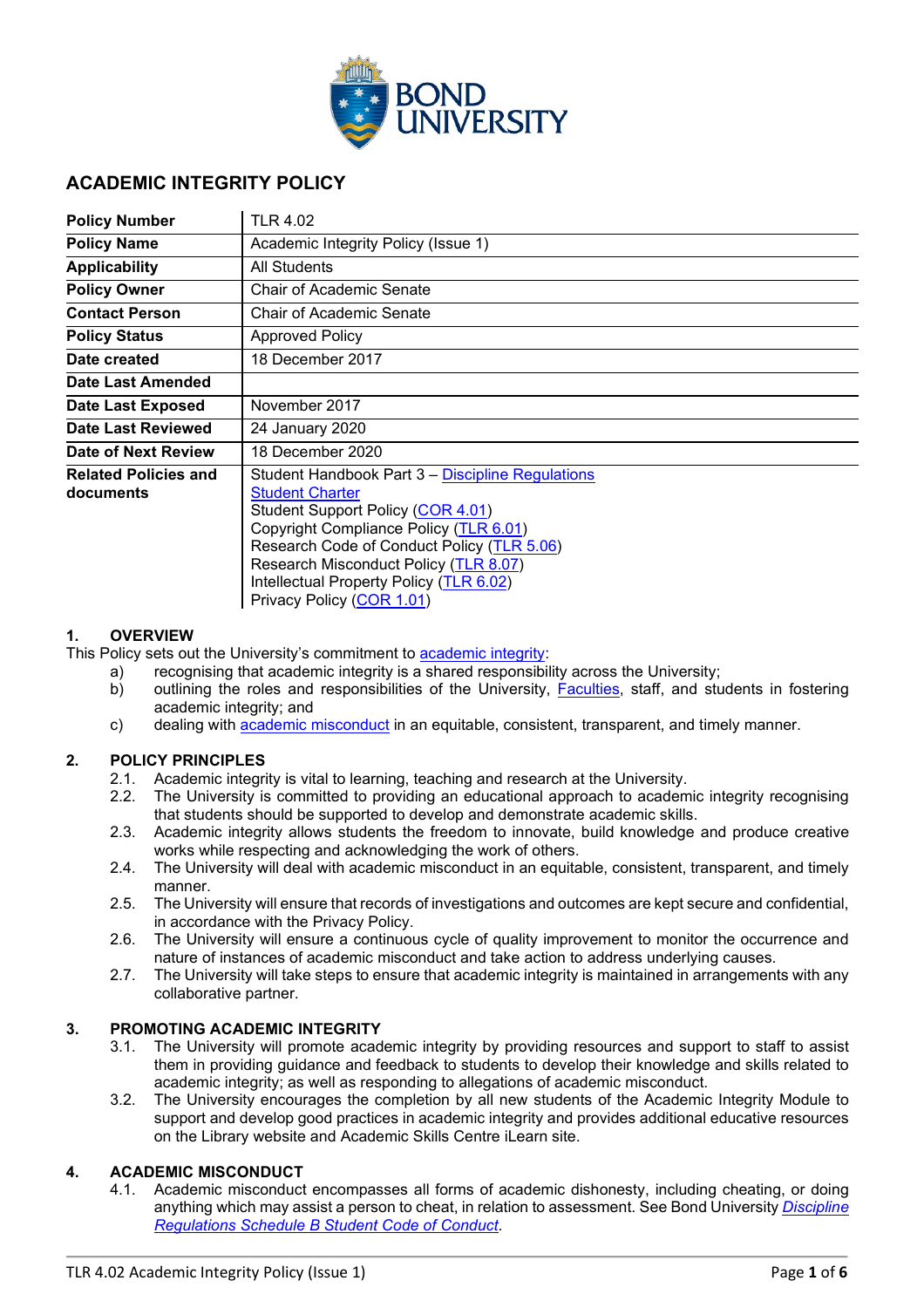- 4.2. The University will take action in response to allegations of academic misconduct to ensure that:
	- a) academic integrity is upheld;<br>b) that students who observe the
	- b) that students who observe the principles of academic integrity are not put at a disadvantage;
	- c) that the University's reputation and standards are protected for current and future students and staff.
- 4.3. Allegations of academic misconduct by a student undertaking a coursework subject must be managed in accordance with the *Discipline [Regulations](https://bond.edu.au/files/676/Student%20Handbook.%20Part%203%3A%20Discipline%20Regulations.pdf)*. This includes Higher Degree Research (HDR) students who are enrolled in coursework subjects.
- 4.4. Allegations of research misconduct by an HDR student undertaking a thesis, a research paper, or a research report for publication or presentation, must be managed in accordance with the *Research Misconduct Policy*.

### **5. ROLES AND RESPONSIBILITIES**

To ensure the highest standards of academic integrity:

- **5.1. Students** will:
	- Familiarise themselves with the principles of academic integrity both generally and for their discipline or program.
	- b) Act in accordance with the principles of academic integrity in their learning and research. For example, by:<br>
	not cheate
		- not cheating in examinations or other forms of assessment;
		- not helping others to cheat in examinations or other forms of assessment;
		- only submitting work which properly acknowledges the ideas or words of others and which is otherwise their own work;
		- not lending original work to other students for any reason;
		- ensuring that the findings of their research are interpreted and presented appropriately and based on accurate data.
	- c) Seek advice from academic or support staff if they are unsure whether their actions or the actions of others comply with academic integrity principles.

### **5.2. Academic staff** will:

- a) Cultivate with students a climate of mutual respect for original work.
- b) Inform all commencing students of appropriate referencing techniques in their fields of study and refer them to relevant resources available on the Academic Skills Centre iLearn site and [Library](https://library.bond.edu.au/help-support/information-skills-tools/referencing) website.
- c) Inform students that various means, including [academic integrity checking systems,](#page-2-3) are used to identify instances of academic misconduct.
- d) Report suspected incidents of non-compliance with this Policy in accordance with their Faculty procedures.

## **5.3. Faculties** will:

- Take an equitable and consistent approach to the identification and investigation of possible cases of academic misconduct and actions to address substantiated allegations of academic misconduct.
- b) Ensure that all academic staff are aware of, and provide advice to students, regarding the available sources of assistance for students.
- c) Support academic staff to address allegations of academic misconduct in accordance with published policies and guidelines.
- d) Maintain secure and confidential records relating to the management of allegations of academic misconduct.

### **6. DEALING WITH ALLEGATIONS OF ACADEMIC MISCONDUCT**

- 6.1. Any person may, verbally or in writing, report a possible breach of academic integrity to the [Faculty](#page-2-4)  [decision-maker.](#page-2-4) The University framework for managing [allegations of academic misconduct](#page-2-5) is set out in Attachment 1. The Faculty-level process for dealing with the allegations is outlined in Attachment 2 (Academic Misconduct [Management Flowchart\)](#page-4-0). Faculties must adhere to the time limits set out in the Discipline Regulations. Guidance on possible outcomes is provided in the Academic Misconduct **Determination & Outcomes Guidelines.**
- 6.2. A student may appeal a decision regarding the determination and/or the penalty imposed. The appeals process is detailed in the Discipline Regulations.

### **7. RECORD KEEPING**

- 7.1. Faculties will maintain confidentiality relating to the management of alleged cases of academic misconduct within the Faculty, in accordance with the [Privacy Policy.](http://www.uow.edu.au/about/policy/alphalisting/ssLINK/UOW038289)
- 7.2. The University will maintain a centralised management system to keep secure and confidential records of cases of alleged academic misconduct and the outcomes of investigations.
- 7.3. All files relating to cases of alleged academic misconduct by coursework and HDR students will be retained and disposed of in accordance with University and statutory requirements.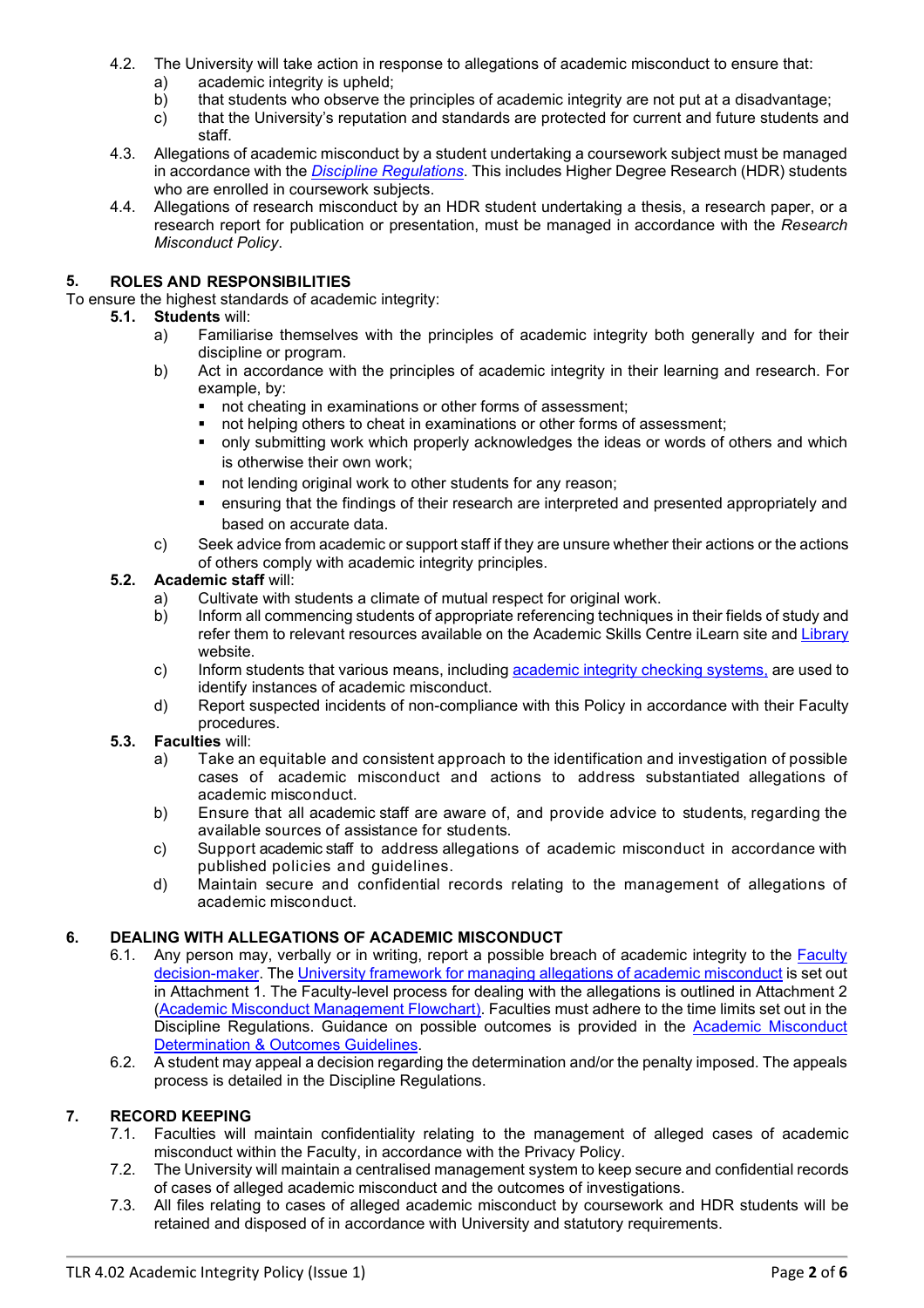### **8. ACADEMIC INTEGRITY REPORTING**

- 8.1. Each year, the Office of Research Services and Academic Secretariat will report to Academic Senate via the appropriate subcommittees on:
	- a) statistics and trends relating to allegations of academic misconduct;
	- b) the way the allegations were dealt with; and
	- c) the steps taken to promote academic integrity and minimise academic misconduct.
- 8.2. Each year, Academic Senate will report to University Council on the statistics and trends relating to academic misconduct received and strategies to promote academic integrity and minimise opportunities for academic misconduct.
- 8.3. Statistics and trends will be reported back to Faculties, to ensure opportunities for continuous quality improvement.

### **9. DEFINITIONS**

- <span id="page-2-0"></span>**Academic Integrity** Academic integrity involves upholding ethical standards in all aspects of academic work, including learning, teaching and research. It involves acting with the principles of honesty, fairness, trust, and responsibility and requires respect for knowledge and its development. Academic integrity is foundational to the work of the whole academic community, including students, educators, researchers, coordinators, and administrators.
- <span id="page-2-3"></span>**Academic Integrity Checking System**  An online service integrated with the University's eLearning platform that provides a textmatching tool to assist in identifying breaches of academic integrity.
- <span id="page-2-2"></span>**Academic Misconduct** Academic misconduct, whether inadvertent or deliberate, includes the failure to comply with the Regulations, policies and procedures determining the conduct of candidates during assessment including plagiarism and cheating; falsification or misrepresentation of academic records; and other actions that are judged to be acts of academic misconduct (*Schedule A - Definitions*, *Bond University Discipline Regulations*). See also *Schedule B - Student Code of Conduct* for further definition.
- **Acknowledgement** Acknowledgement involves the practice of respecting, referencing, and giving credit to the ideas, interpretations, words, or creative works of others.
- <span id="page-2-1"></span>**Faculty** For the purposes of this Policy, includes Bond Business School, Bond University College, and Office of the Core Curriculum.
- <span id="page-2-4"></span>**Faculty Decisionmaker** The Faculty Decision-maker for charges of academic misconduct is the Executive Dean of the Faculty (or equivalent in Bond University College and Office of the Core Curriculum) in which the subject is taught. The Executive Dean may appoint a delegate (e.g., Faculty Associate Dean, Student Affairs & Service Quality (ADSASQ) or equivalent) or Faculty Disciplinary Committee to deal with such allegations and make a recommendation to the Executive Dean in relation to findings of fact and appropriate penalties. However, the Executive Dean will make the final decision.

**Plagiarism** The act of misrepresenting as one's own original work:

- another's ideas, interpretations, words, or creative works; and/or
	- one's own previous ideas, interpretations, words, or creative work without acknowledging that it was used previously (i.e., self-plagiarism).

<span id="page-2-5"></span>These ideas, interpretations, words, or works may be found in published and unpublished documents, print and/or electronic media, designs, music, sounds, images, photographs or computer codes, or gained through working in a group. (*Schedule A - Definitions*, *Bond University Discipline Regulations*).

**Poor Scholarship** Determinations under this Policy based on students' inexperience or lack of knowledge.

### **10. RELATED GUIDELINES**

[Attachment 1:](#page-2-5) University Framework for Managing Allegations of Academic Misconduct Attachment 2: Academic Misconduct Management Flowchart and Academic Misconduct Determination & Outcomes Guidelines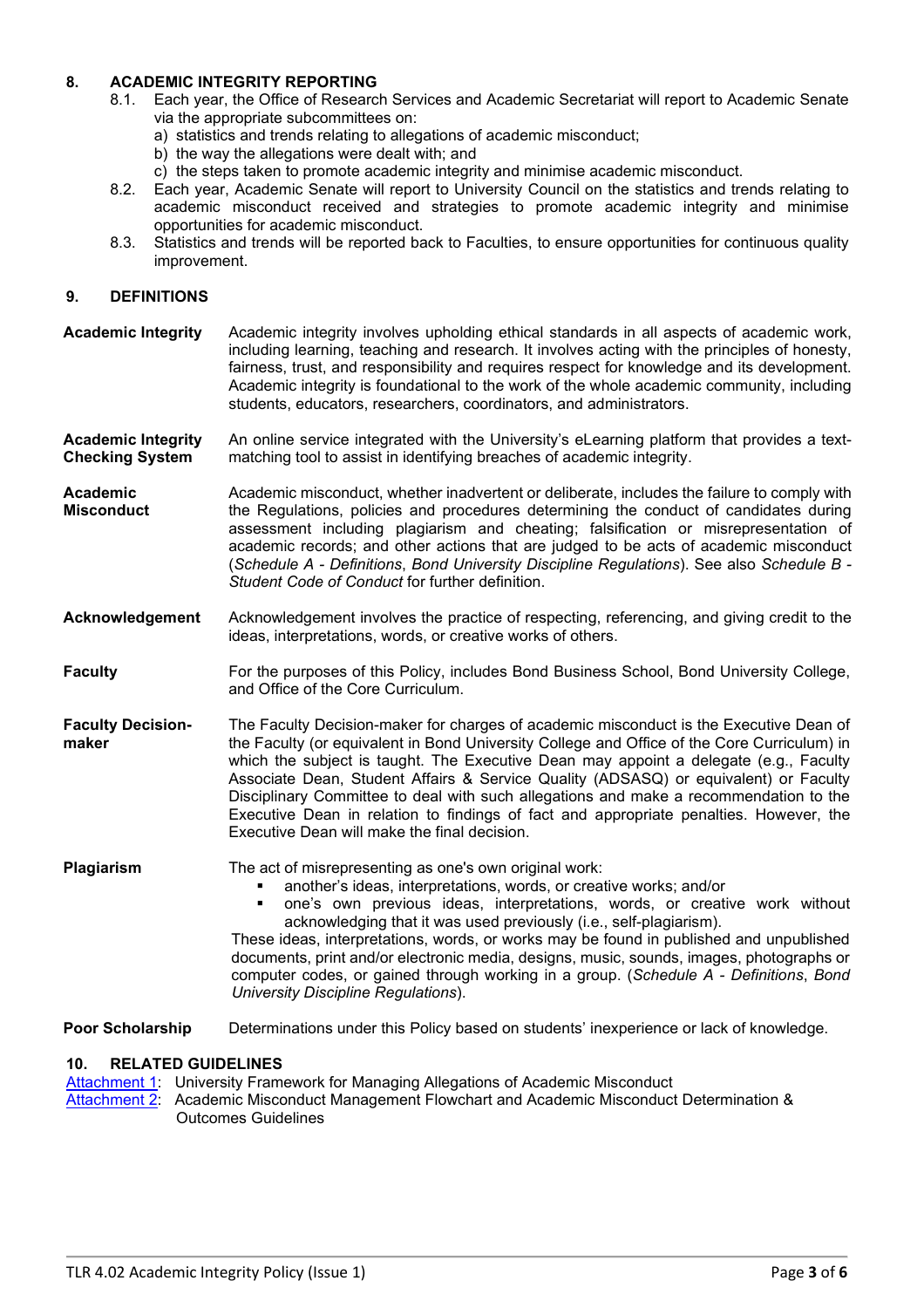### **University Framework for Managing Allegations of Academic Misconduct**

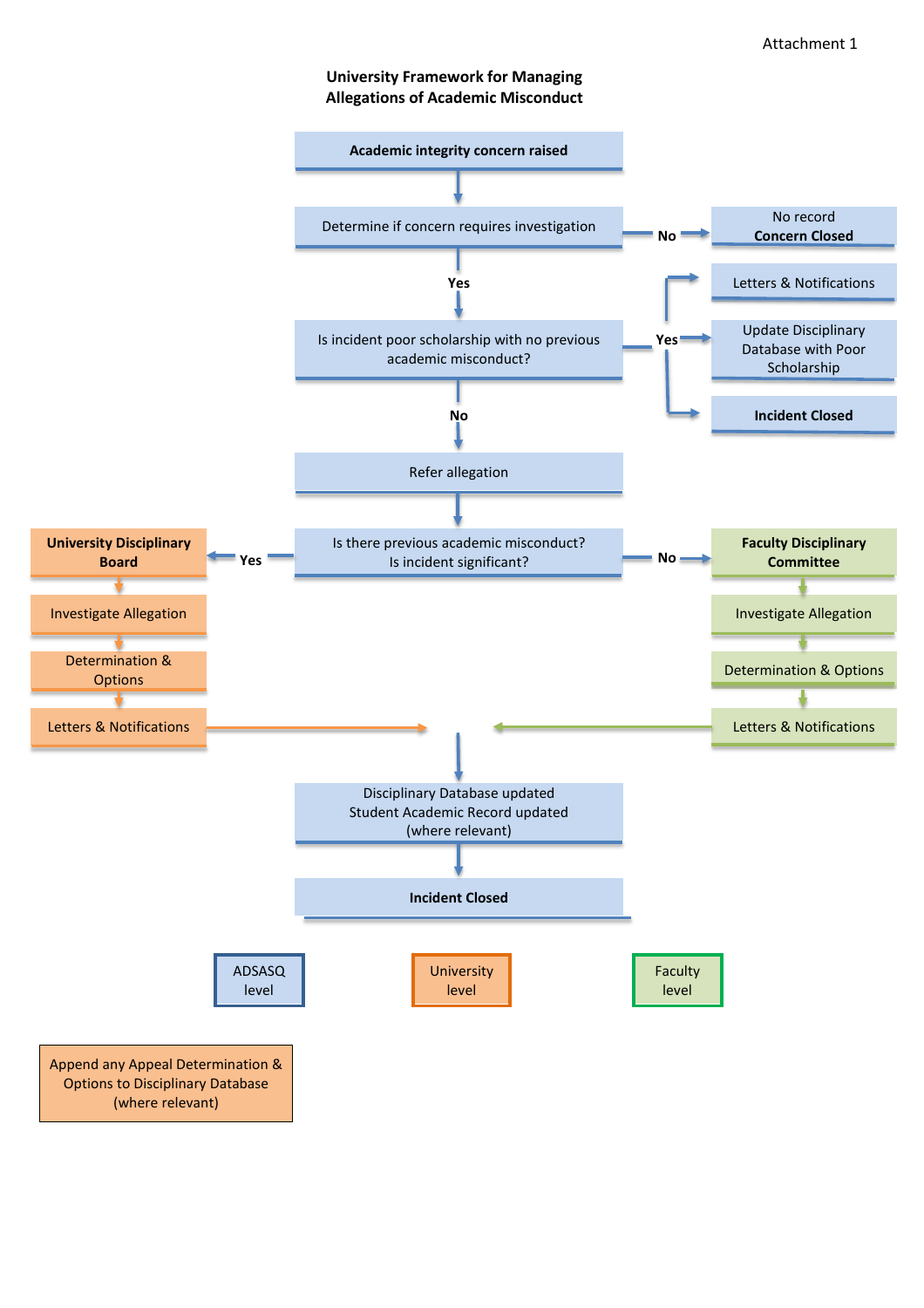## **Academic Misconduct Management Flowchart**

<span id="page-4-0"></span>

\* Associate Dean, Students Affairs, and Service Quality or equivalent in Bond University College and Office of the Core Curriculum